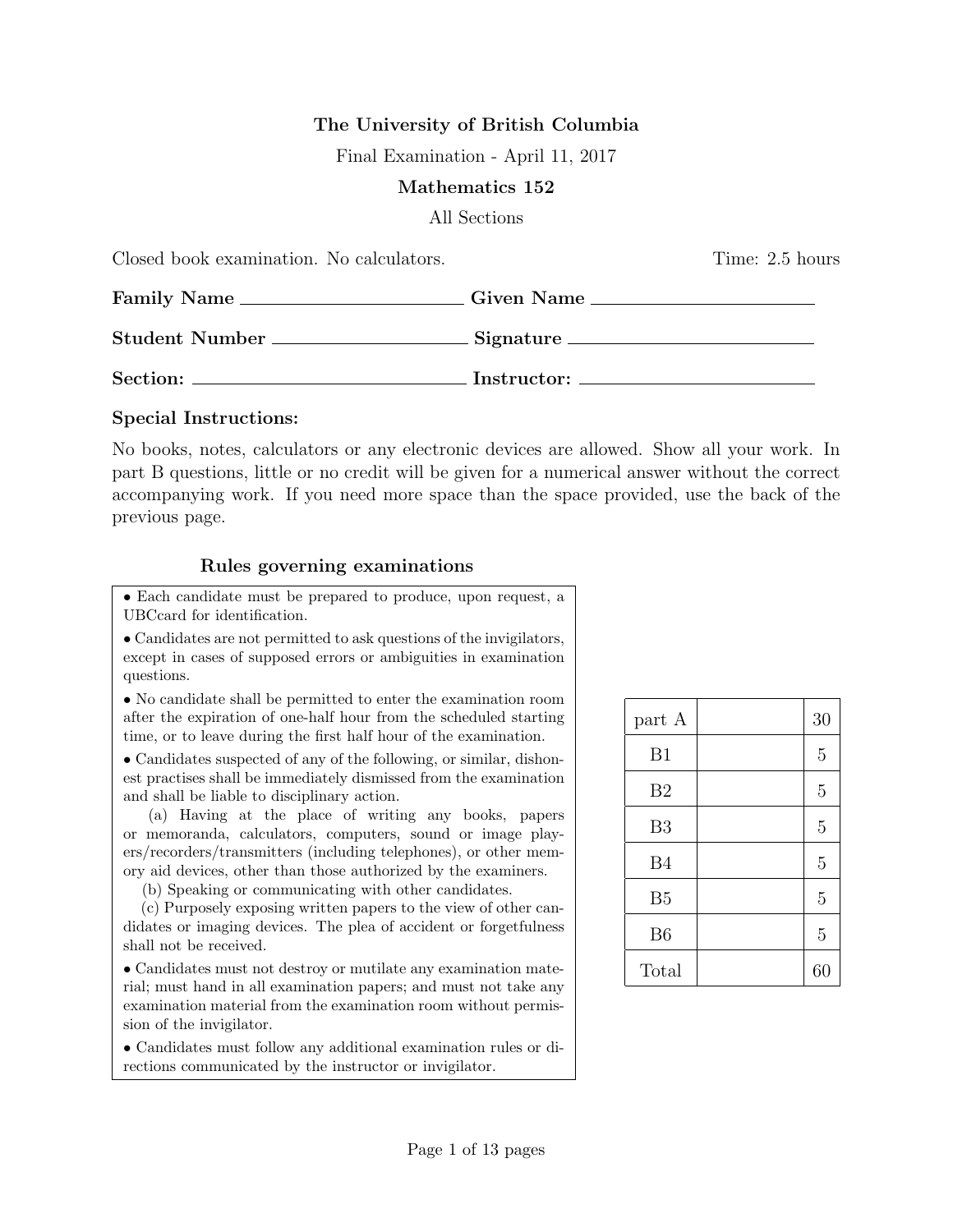# Part A - Short Answer Questions, 1 mark each

For Questions A1-A3 below, let

 $u = 1 + 3i$  and  $z = 2 - i$ 

Your answers should be in the form  $x + iy$  with x and y determined.

A1: Compute  $2u - 3z$ .

A2: Compute  $uz$ .

A3: Compute  $u/z$ .

A4: Draw the vector  $\mathbf{a} - \mathbf{b}$  on the picture below.



- **A5:** Give a parametric equation for the line in  $\mathbb{R}^3$  passing through the points  $(0, 5, 1)$  and  $(2, 2, 13).$
- **A6:** Find a normal vector to the plane containing the points  $(3, 0, 1)$ ,  $(4, 1, 2)$ , and  $(4, -2, 4)$ .

A7: let  $\mathcal E$  be a system of linear equations, and let  $\mathcal E_0$  be the associated homogeneous system of linear equations. If  $[3, 1, 5, 8]$  is a solution to  $\mathcal{E}$ , and the solutions to  $\mathcal{E}_0$  are  $s[2, 3, 0, 1]$ , give all solutions to  $\mathcal{E}.$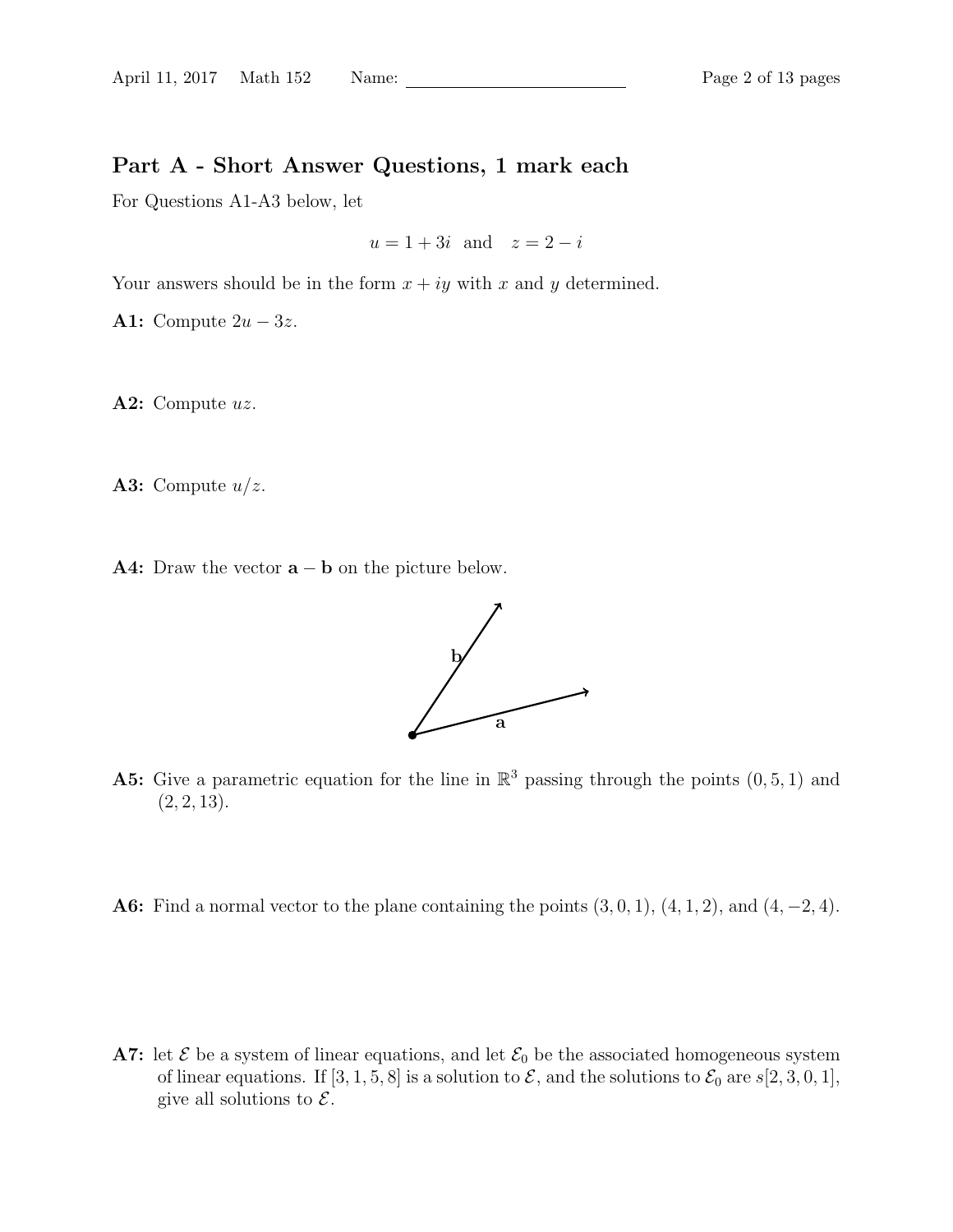For questions A8 and A9 below, let  $\mathbf{v} = [1, 2, 3, 4]$  and  $\mathbf{x} = [a, a, a, a]$  for some constant a. Briefly justify your answers.

**A8:** For which nonzero value or values of a (if any) is  $|v| = |x|$ ?

**A9:** For which nonzero value or values of a (if any) is v perpendicular to  $x$ ?

A10: Give the intersection of the planes  $x + y - 2z = 0$  and  $2x - 5y + 7z = 0$  in parametric form.

A11: Let  $\mathbf{a} = [0, 1, 1]$  and  $\mathbf{b} = [2, 2, 0]$ . Sketch the set of points

$$
\{s\mathbf{a} + (1 - s)\mathbf{b} : 0 \le s \le 1\}
$$

on the graph below.



A12: What is the output after the following lines of MATLAB code?

A = [1 2 3; 4 5 6; 7 8 9]; A(2,3)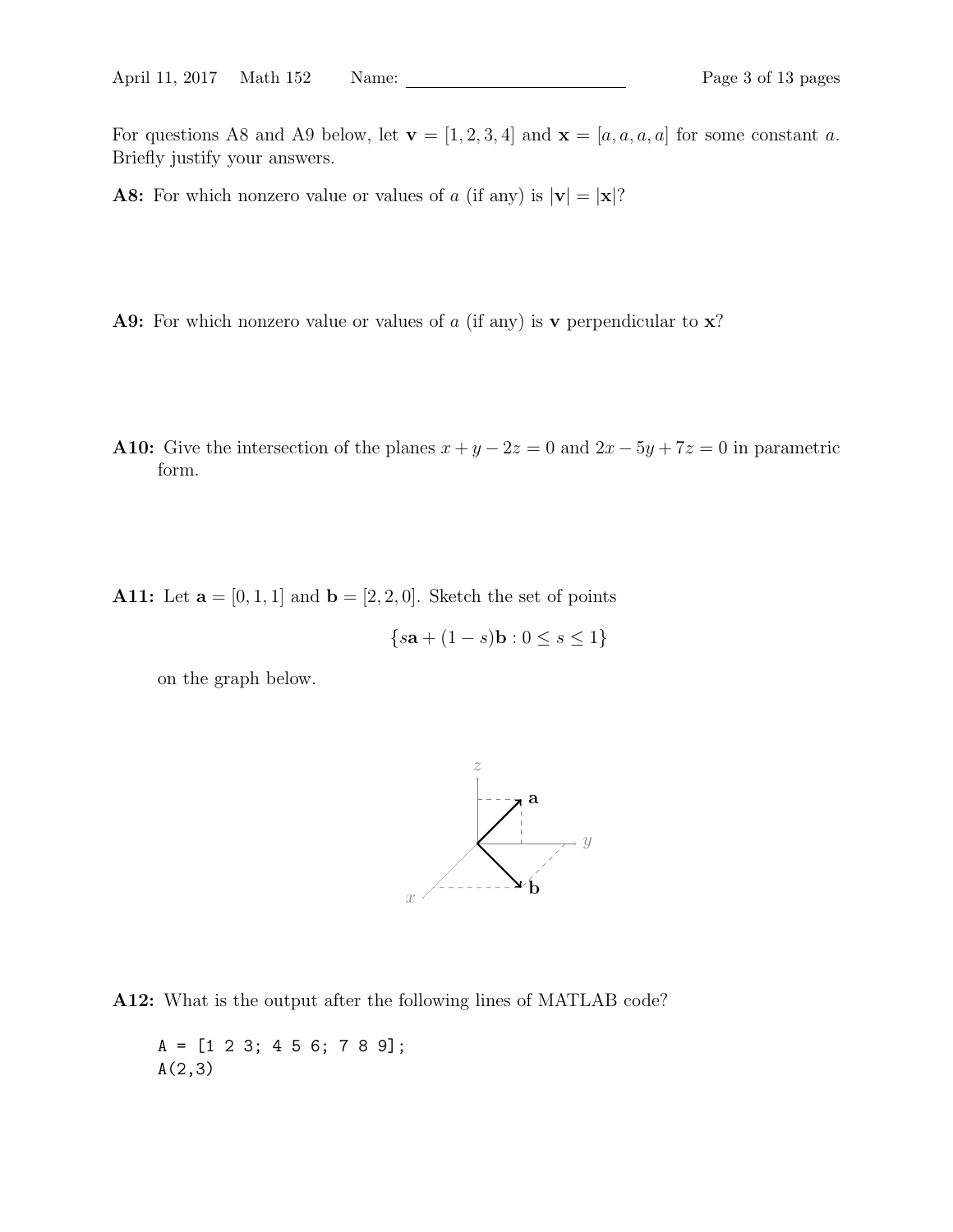**A13:** Circle each of the following statements that is true for all invertible  $n \times n$  matrices A:

- (a) The rank of  $A$  is  $n$ .
- (b) det  $A=0$ .
- (c) The reduced row echelon form of A is the  $n \times n$  identity matrix.
- (d)  $A^{-1}$  exists.
- (e) Columns of A are linearly independent.
- (f)  $A = A^T$ .
- A14: Circle *all* possible types of solution sets that a system of 3 equations in six unknowns can have:
	- (a) No solutions
	- (b) A unique solution
	- (c) An infinite number of solutions
	- (d) A two-dimensional set of solutions
	- (e) A four-dimensional set of solutions

A15: Write down the matrix A that will result from the following lines of MATLAB code:

```
A = zeros(3, 4);
A(3,:) = [1 2 3 4];for i=1:3
    A(i, i+1) = 5;end
```
**A16:** For which value or values of  $\theta$  in the interval  $(-\pi/2, \pi/2]$  does the matrix Ref<sub> $\theta$ </sub> have

$$
\begin{bmatrix}\sqrt{3}\\3\end{bmatrix}
$$

as an eigenvector? Recall: Ref<sub> $\theta$ </sub> is reflection through a line that makes an angle  $\theta$  with the x-axis.

A17: Compute the eigenvalues of the matrix below.

$$
P = \begin{bmatrix} 1/2 & 0 & 1/2 \\ 0 & 1/2 & 1/2 \\ 1/2 & 1/2 & 0 \end{bmatrix}
$$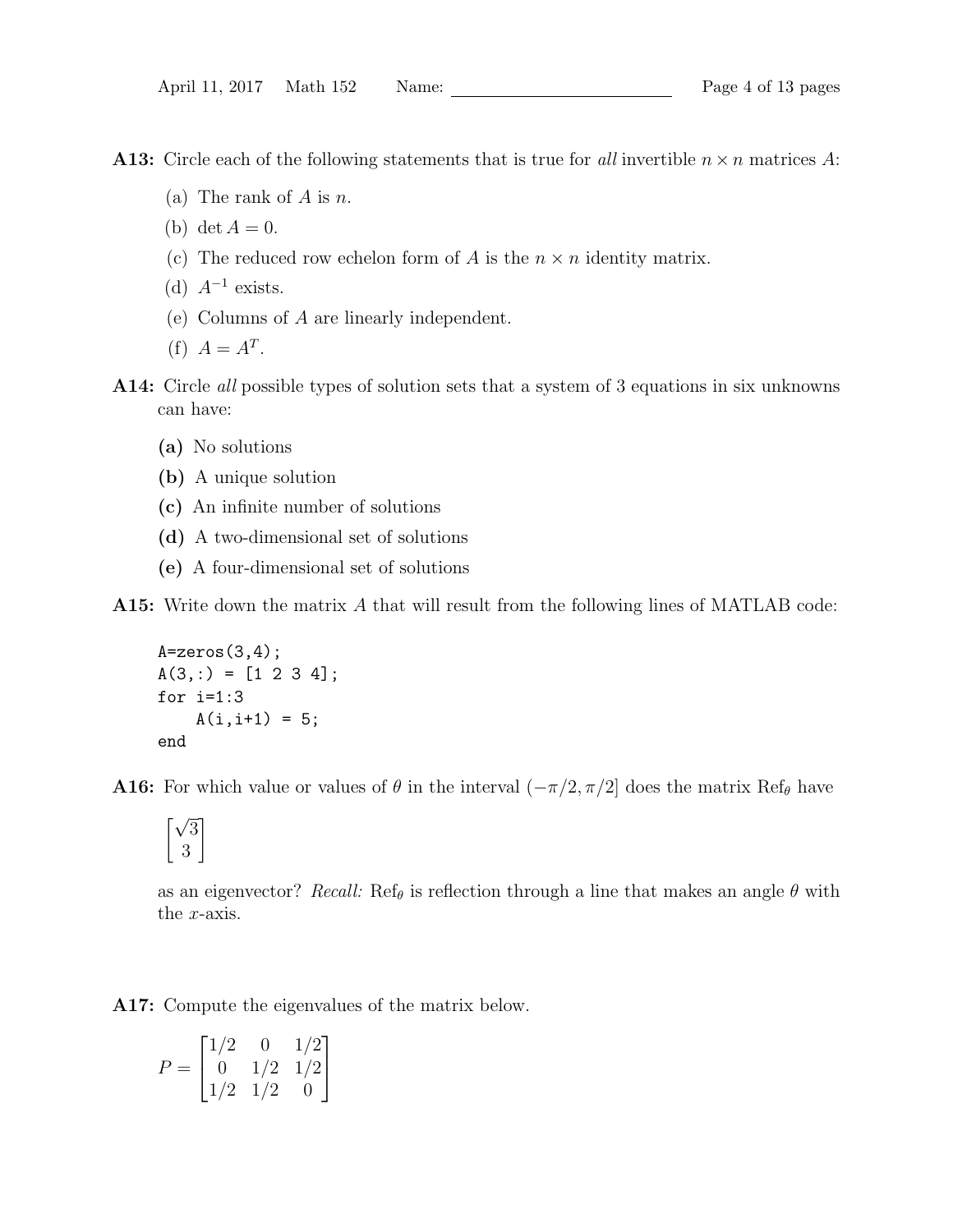- **A18:** Find a parametric form of the equation of the plane  $x 3y + 2z = 5$  in  $\mathbb{R}^3$ .
- **A19:** Suppose  $\lambda$  is an eigenvalue of an invertible matrix A with eigenvector **x**. Give an eigenvalue-eigenvector pair of  $A^{-1}$ .
- A20: Suppose P was the transition matrix for a random walk with 8 states that had been entered into MATLAB. What commands would you use to compute the probability that if the system started in state 1, it would be in state 7 after 13 time steps?

**A21:** 
$$
A = \begin{bmatrix} a & \frac{1}{2} \\ -\frac{1}{2} & b \end{bmatrix}
$$
, find values *a* and *b* such that  $A^{-1} = A^{T}$ . *Note:* one set of such values is sufficient.

A22 Describe all cubic polynomials  $y(x) = ax^3 + bx^2 + cx + d$  passing through the points  $(0, 1), (1, 2), \text{ and } (-1, 4).$ 

**A23:** Let A and B be matrices and let **x** be a vector. If  $(Ax)^T B$  is an  $4 \times 7$  matrix, is x a row vector or a column vector, and how many entries does it have? Justify your answer.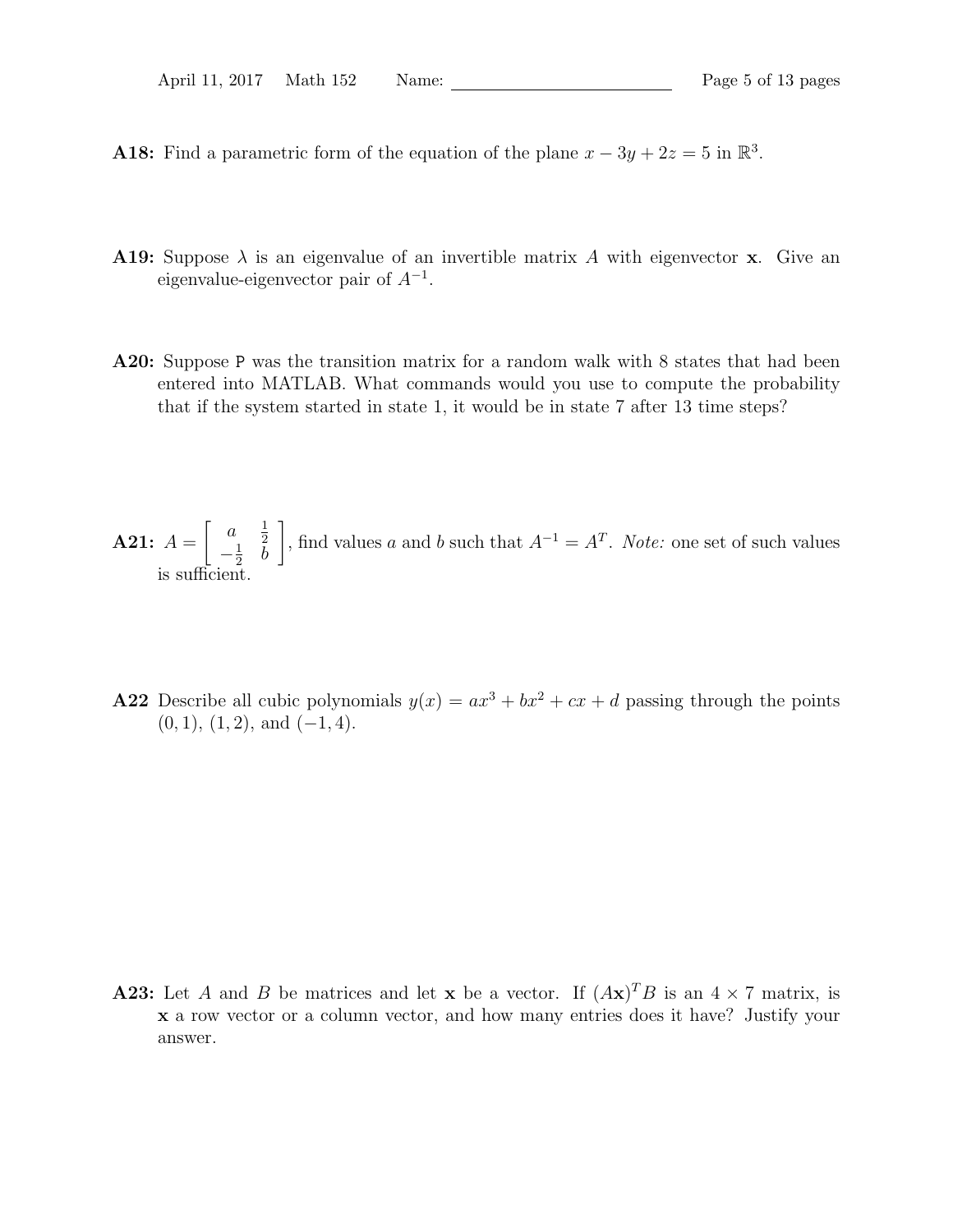A24: Solve the following system of equations.

$$
\begin{array}{rcl}\n2x & + & 3y & = & 2 + 17i \\
-x & + & y & = & 1 + 4i\n\end{array}
$$

Your answer should be a vector with each component a complex number of the form  $a + ib$  with a and b determined.

- A25: A matrix A is entered into MATLAB. The eigenanalysis of A is performed using the command  $[T D] = eig(A)$  which gives the following results:
	- $T =$ 0.5257 0.0995 0.8507 0.9950  $D =$ 1.0000 0 0 3.0000

Using these results, determine  $A^3[1, 10]^T$ .

**A26:** Solve the matrix equation 
$$
AX + B = C
$$
 for matrix X, where  $A = \begin{bmatrix} 1 & 3 \\ 1 & 4 \end{bmatrix}$ ,  $B = \begin{bmatrix} 1 & 1 \\ -1 & -2 \end{bmatrix}$ ,  $C = \begin{bmatrix} 3 & 2 \\ 1 & 1 \end{bmatrix}$ .

**A27:** The matrix A represents a projection in  $\mathbb{R}^2$ . It is known that  $\lambda_1 = 0$  is one eigenvalue with corresponding eigenvector  $\mathbf{v}_1 = [-3 \; 1]^T$ . Find the matrix A.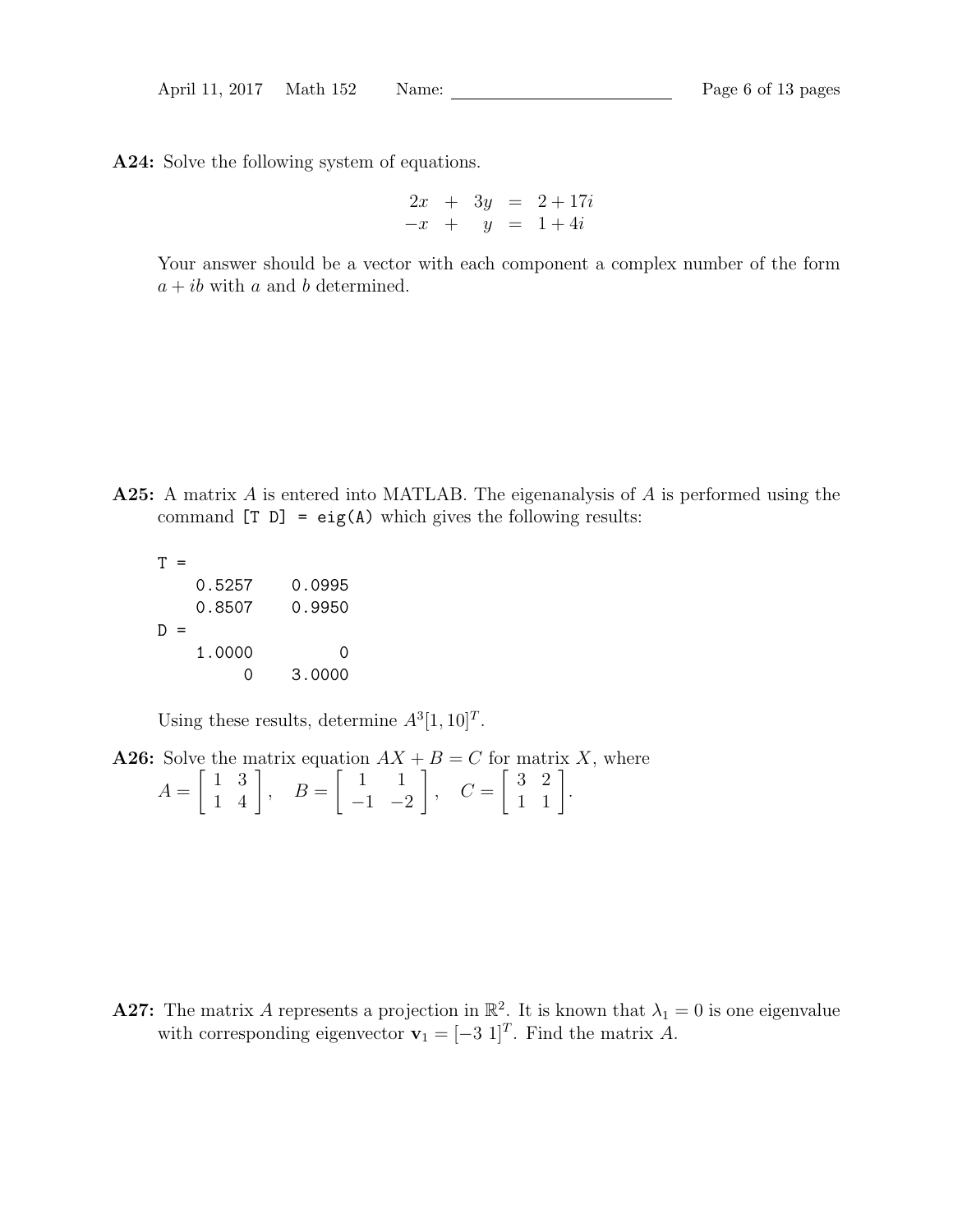**A28:** Let P be the plane in  $\mathbb{R}^3$  with equation  $x + y - z = 0$ . Find two more planes Q and R such that all three planes are different and the intersection is the line  $s[3, -2, 1] + [2, 2, 4]$ .

**A29:** Give a vector in  $\mathbb{R}^3$  that makes an angle of  $\frac{\pi}{4}$  radians with the vector  $\mathbf{v} = [3, 1, 5].$ Describe briefly the procedure you used to get your answer.

**A30:** Let P be a plane and L a line in  $\mathbb{R}^3$  given by equations

$$
P: x + y + z = 1
$$

$$
L: u \begin{bmatrix} 1 \\ 1 \\ 1 \end{bmatrix} \quad u \in \mathbb{R}.
$$

Find all linear transformations such that the image of  $P$  is  $L$  (that is the set of all outputs is the line  $L$  when all points on the plane  $P$  are taken as inputs).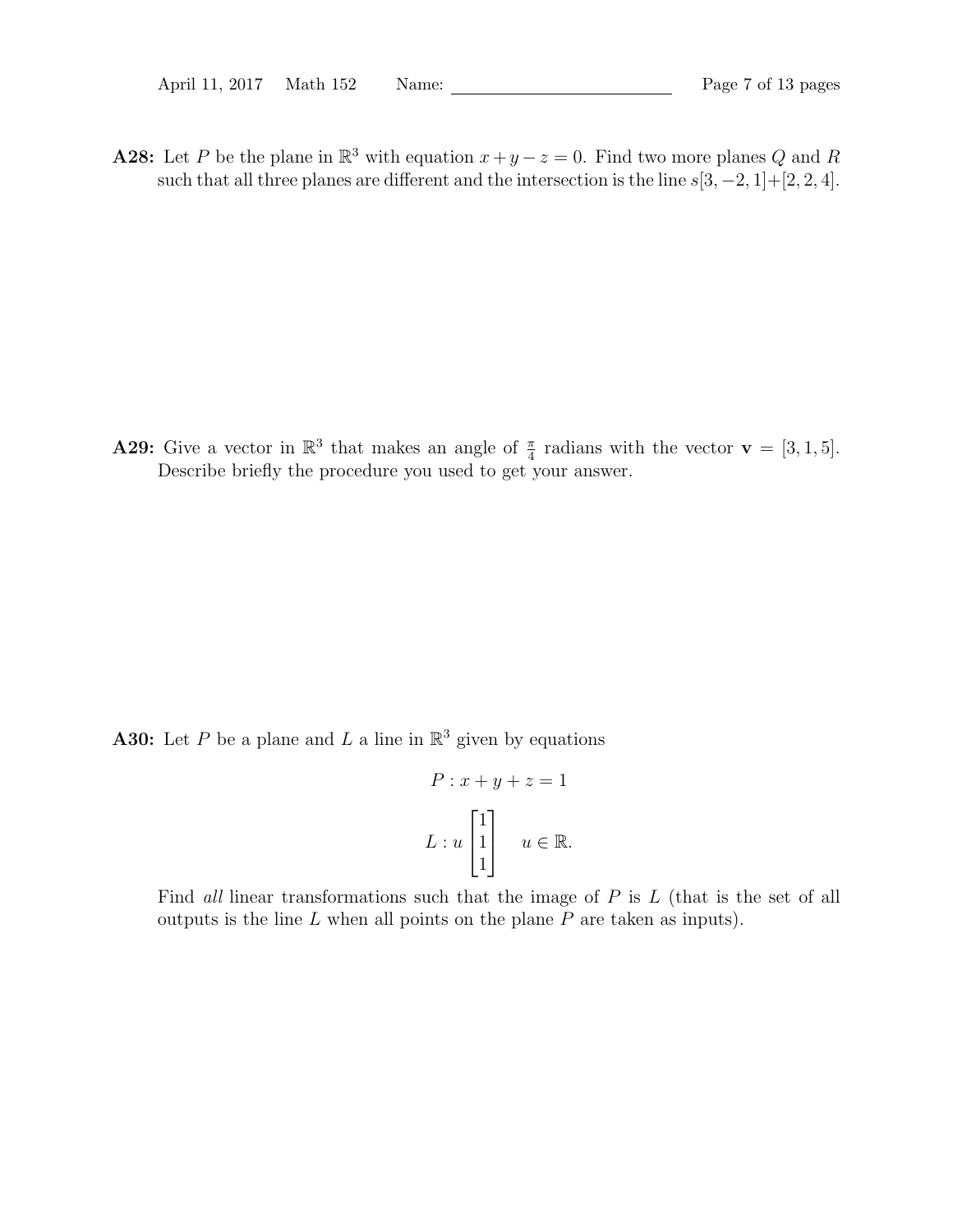## Part B - Long Answer Questions, 5 marks each

- B1: Three engineering students, Xiuying, Arjan, and Marianne decide to take a summer job painting homes. Xiuying paints three times as fast as Marianne and twice as fast as Arjan and Marianne combined. All three together paint a room in four hours.
	- (a) [2 marks] Let  $\mathbf{x} = (x_1, x_2, x_3)^T$  be the vector, where  $x_1, x_2$  and  $x_3$  are respectively the number of rooms that Xiuying, Arjan, and Marianne can paint in an hour. Describe the information above as a linear system in the form

$$
A\mathbf{x} = \mathbf{b}
$$

(write  $A$  and  $b$  with specific values).

- (b) [1] Write the system you found above in augmented matrix form.
- (c) [2] Solve the system above using Gaussian elimination on the augmented matrix. How many rooms can each of the three friends paint in an hour? Check that your answer matches the original information in the question.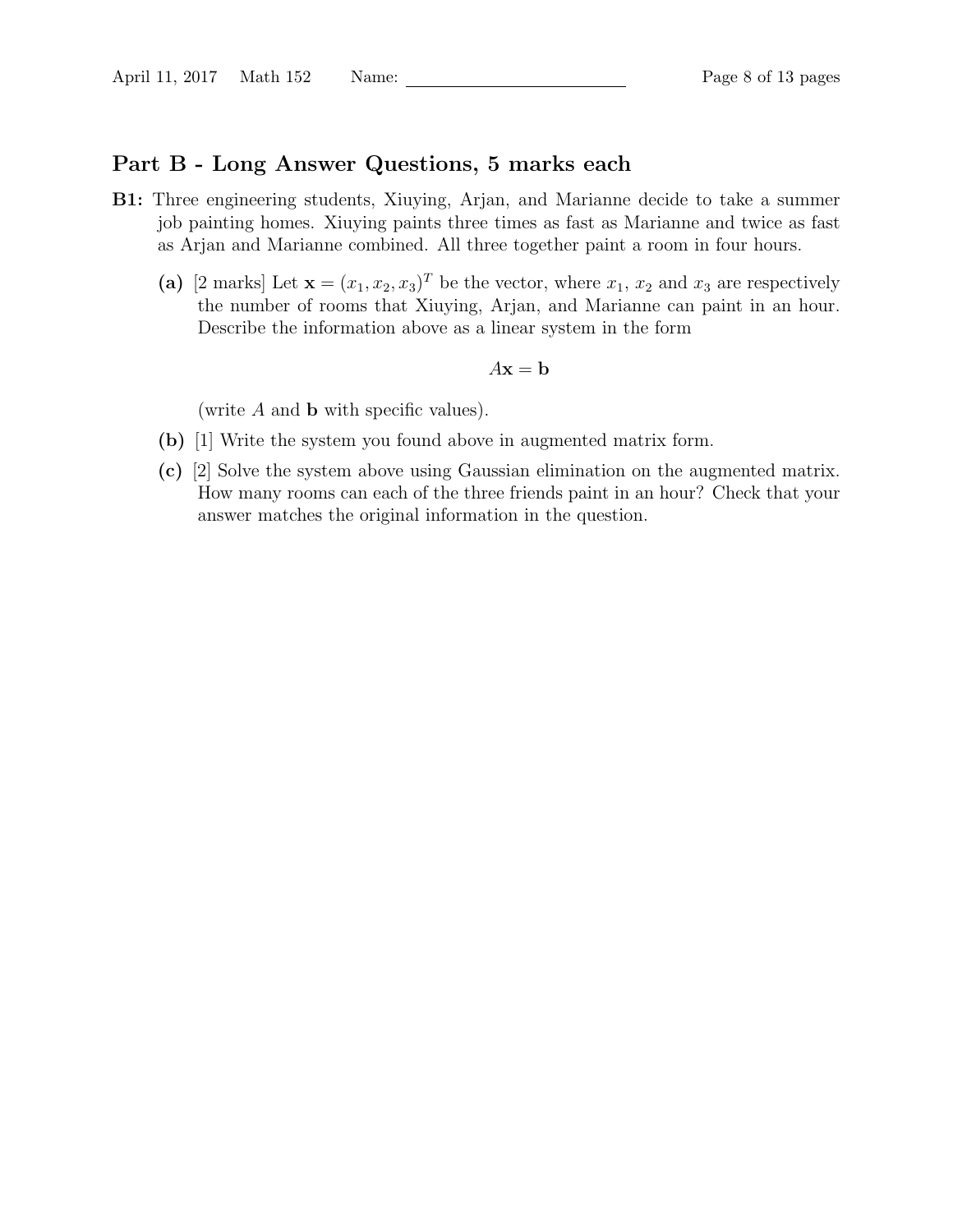B2: For each matrix below left, interpret the matrix as a probability transition matrix, and match it to its corresponding equilibrium probability on the right. One mark each. Note that answers in the list (I)-(VII) may be a match more than once or not at all.

$$
(A) \begin{bmatrix} 1/3 & 2/3 \\ 2/3 & 1/3 \end{bmatrix} \qquad (I) \begin{bmatrix} 0 \\ 1 \end{bmatrix}
$$
  
\n
$$
(B) \begin{bmatrix} 1/2 & 1/2 \\ 1/2 & 1/2 \end{bmatrix} \qquad (II) \begin{bmatrix} 1 \\ 1 \end{bmatrix}
$$
  
\n
$$
(C) \begin{bmatrix} 1/2 & 1/2 \\ 2/3 & 1/3 \end{bmatrix} \qquad (III) \begin{bmatrix} \frac{1}{2} \\ \frac{1}{2} \end{bmatrix}
$$
  
\n
$$
(D) \begin{bmatrix} 9/10 & 0 \\ 1/10 & 1 \end{bmatrix} \qquad (IV) \begin{bmatrix} \frac{1}{3} \\ \frac{3}{3} \end{bmatrix}
$$
  
\n
$$
(E) \begin{bmatrix} 1 & 0 \\ 0 & 1 \end{bmatrix} \qquad (V) \begin{bmatrix} \frac{9}{10} \\ \frac{10}{10} \end{bmatrix}
$$

 $(VI)$  not a probability transition matrix

- $(VII)$  equilibrium probability not in the list
- $(VII)$  no equilibrium probability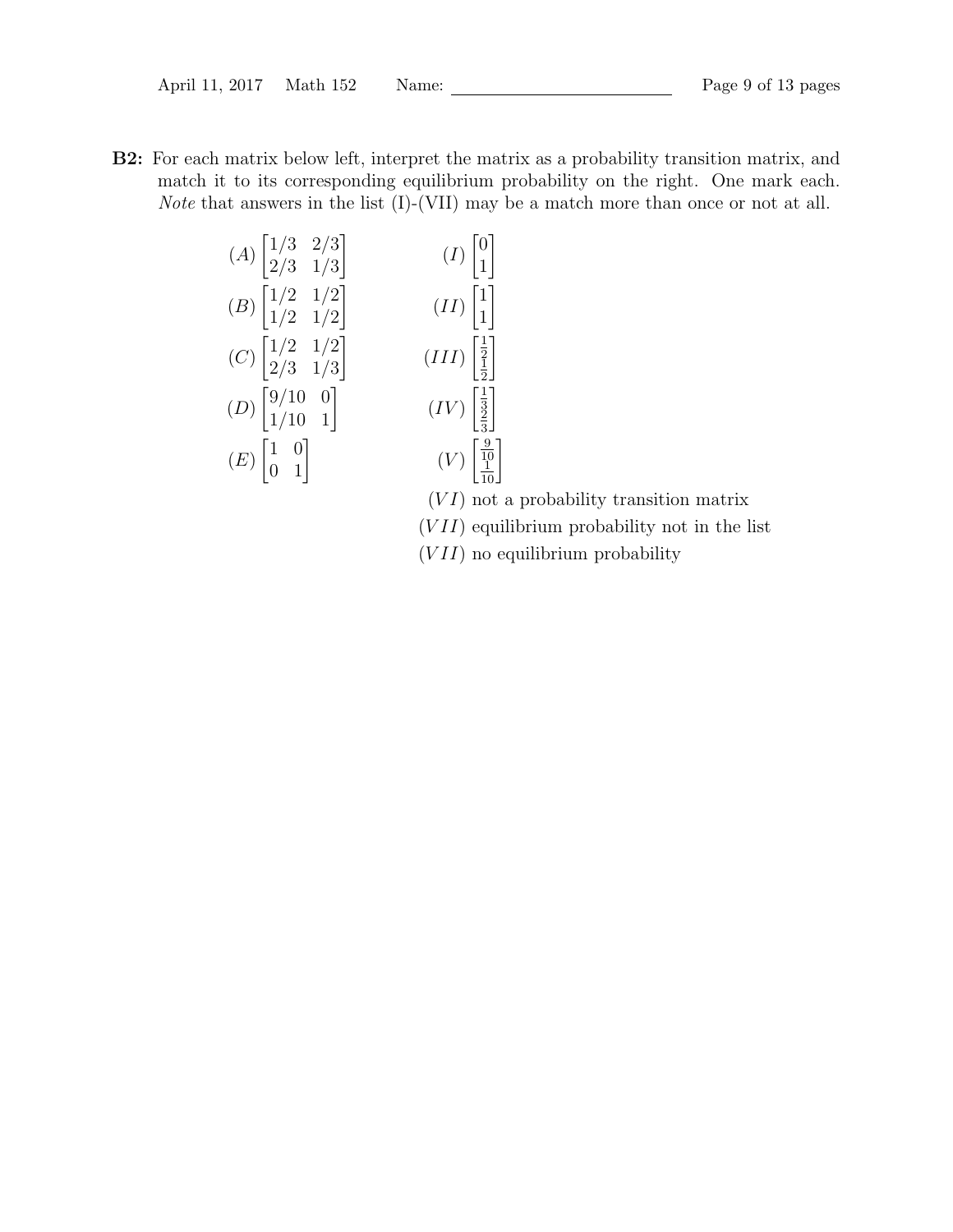B3: Consider the resistor network below.



- (a) [2 marks] Using the loop current technique as described in the online notes and computer labs, write three linear equations that can be solved for  $i_1$ ,  $i_2$ , and E. Let the sources  $I$  and  $V$  be parameters in your equations.
- (b) [2] *J* is the current through the voltage source (note that  $J = i_1$ ). Write *J* and *E* in terms of  $I$  and  $V$ .
- (c) [1] Suppose  $J = 10A$  when  $I = 5A$ . What is the voltage drop V at the voltage source?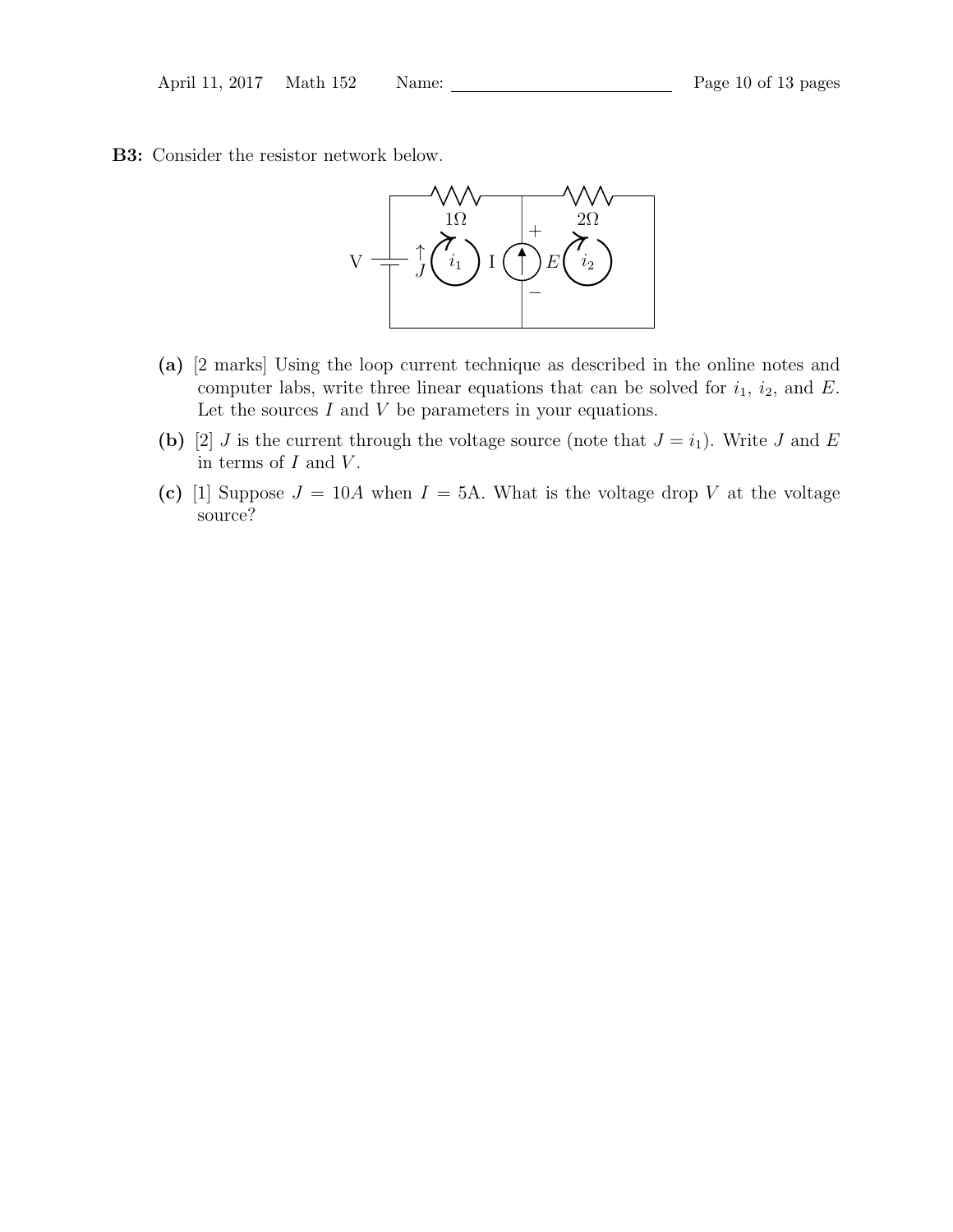B4: A model of love affairs is described by the following system of differential equations

$$
R' = R + 4J,
$$
  

$$
J' = -2R - 3J,
$$

where  $R(t)$  and  $J(t)$  are, respectively, Romeo's and Juliet's amount of love for each other at time t.

- (a) [1 mark] Express the system in matrix form  $d\mathbf{x}/dt = A\mathbf{x}$ , where  $\mathbf{x}(t) = [R(t) J(t)]^T$ .
- (b) [1] The eigenvalues of A are  $\lambda = -1 \pm 2i$ . Find the eigenvectors of the matrix with these eigenvalues.
- (c) [1] Express the general solution to the system in either real or complex form.
- (d) [2] Assuming that initially the two have equal love for each other, i.e.  $\mathbf{x}(0) = \begin{bmatrix} 1 & 1 \end{bmatrix}^T$ , find  $\mathbf{x}(t)$  in its real form (involving no complex numbers).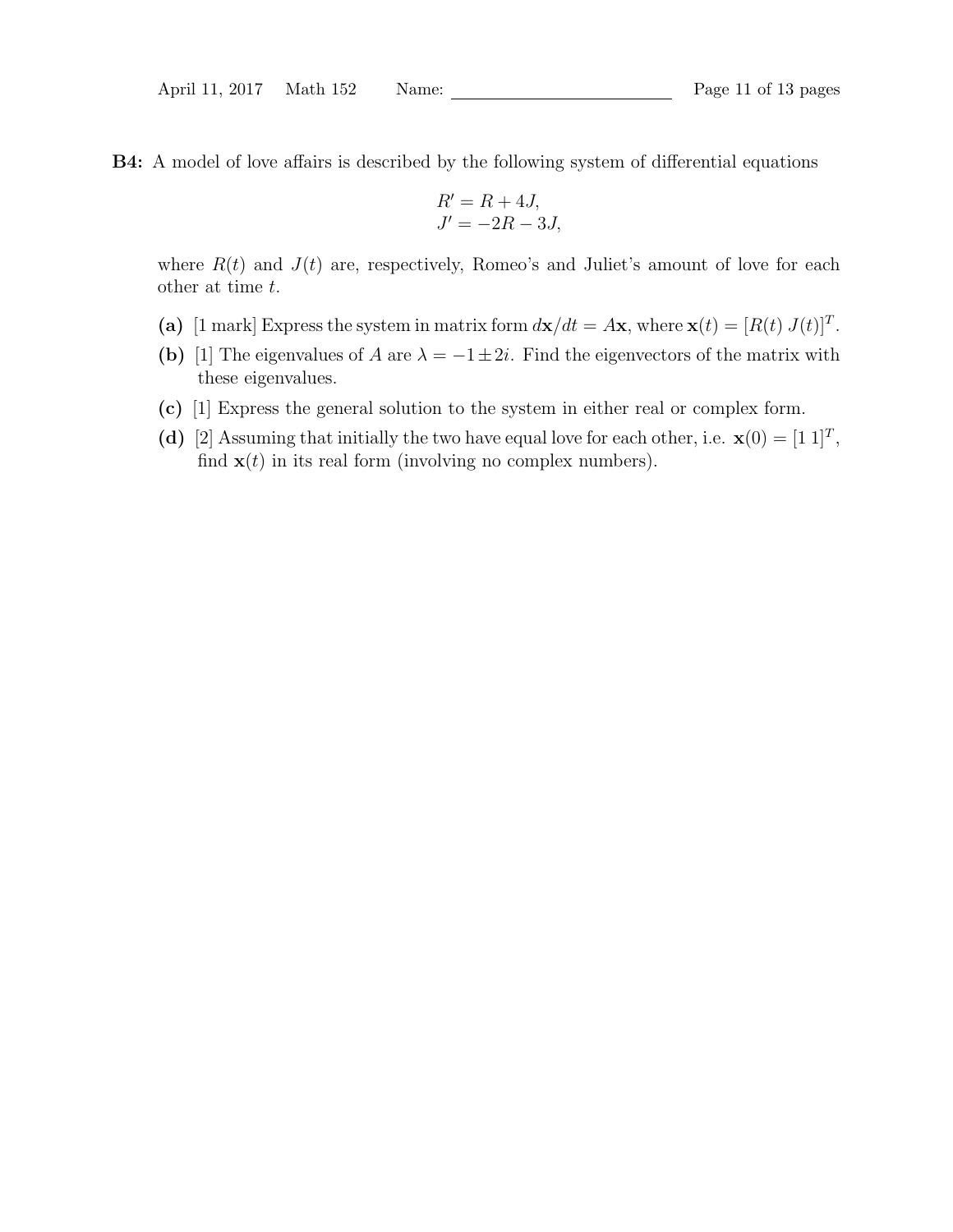B5: Suppose four towns are connected by roads in the configuration shown below. A random driver wakes up every morning and flips a coin. If the coin is heads, she stays where she is for the day. If the coin is tails, she drives to the next town, choosing one of the roads with no preference. (For example, if she leaves Town A, she is equally likely to go to Town B or Town C, but she will not go to Town D that day.)



- (a)  $[2 \text{ marks}]$  Write the probability transition matrix P for the random driver. Use the ordering  $A, B, C, D$ .
- (b) [1] If the driver starts in Town A, what is the probability she will be in Town A two days later?
- (c) [2] What is the equilibrium probability of the system?